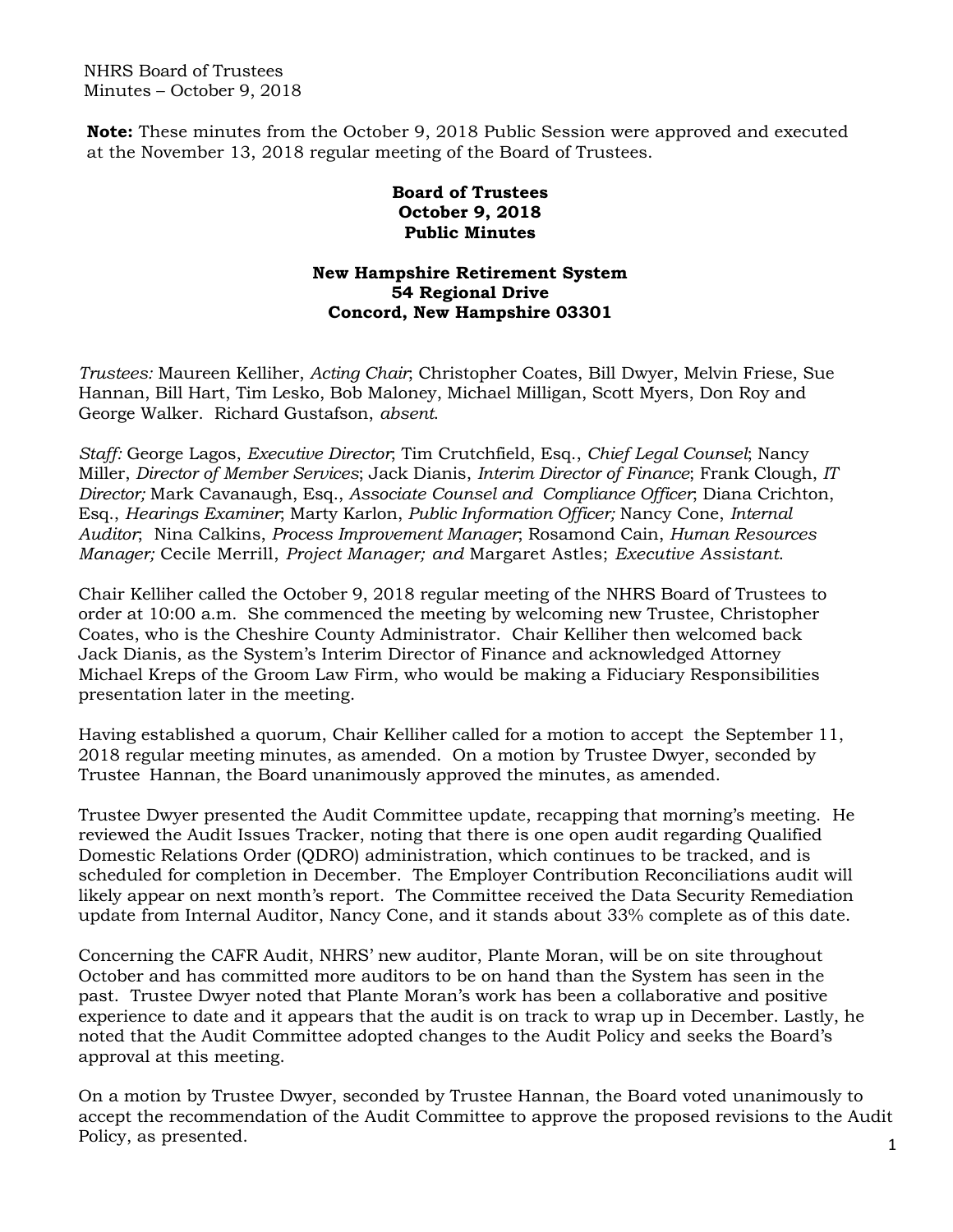Trustee Walker reported for the Benefits Committee, noting that it did not meet last month, but will likely schedule a meeting before the November Board meeting. Associate Counsel and Compliance Officer Mark Cavanaugh reported on the Calendar Year 2017 Annual Gainful Occupation Compliance Report, summarizing the employment activities and income of disability recipients, based on filings that NHRS received as of September 25, 2018. Mr. Cavanaugh stated that staff would be seeking to offset the State annuity portion and related cost of living allowance of those disability recipients who earned more than the difference between the retirement allowance payable and the "current comparable compensation" as well as withhold those respective allowances for beneficiaries who fail to provide the necessary documents before the December benefit of payments are issued. Mr. Cavanaugh noted that, in general, the System usually has 10 to 15 members with excess earnings each year. Approximately 131 people have not yet complied and the System will mail out reminder letters on October 10.

On a motion by Trustee Hart, seconded by Trustee Walker, the Board voted unanimously to approve the Calendar Year 2017 Gainful Occupation Compliance Report, as presented.

Trustee Roy reported for the Governance Committee, stating that it did not meet in September but will meet after the Trustee meeting today to discuss alternative delivery methods for the Board of Trustee's monthly materials.

Chair Kelliher reported for the Investment Committee, noting that the IIC met on September 24. The Committee heard presentations from alternative managers and unanimously agreed to commit \$50 million each to the Thoma Bravo Fund XIII; private equity manager Warburg Pincus Global Growth Fund; and private debt manager Alcentra European Direct Lending Fund III. All commitments are subject to contract and legal review. Lastly, the Committee heard presentations from small cap U.S. equity managers, Segall Bryant & Hamill and Wellington, in conjunction with the two-year contract renewal process.

Chair Kelliher, reporting for Director of Investments, Larry Johansen, stated that we have completed the process of moving assets from the terminated emerging market equity manager Aberdeen to Neuberger Berman and Wellington, our other two emerging market managers. The rebalancing of the domestic equity from active to passive is now 75% complete at the end of September, is expected to be 95% complete at the end of October, and fully completed by the end of November. We have received 66% of the assets from liquidated manager GAM and we expect to see the rest of the assets by the end of the calendar year, but it is possible that we will not get 100% on the dollar. Lastly, Chair Kelliher reported that we expect to have total fund performance for the past fiscal year on October 11.

Mr. Lagos pointed out for the newer Trustees that the NEPC Universe Comparison relative to NHRS, as presented in the Board materials, shows that, compared to the averages of NEPC PF Universe and NCPERS Universe, NHRS' fees as a percentage of assets for both investment and administrative expenses are lower than those of peer pension systems.

Trustee Myers reported on the Legislative Committee meetings held on September 11, noting that the Committee's Charter was reviewed and it was concluded that no changes are necessary.

Public Information Officer Marty Karlon provided a legislative overview of recent activity and upcoming deadlines for House members to submit Legislative Service Requests (LSRs). He also reported on the latest developments with the Level Dollar Study Committee, noting that the Committee is leaning toward a recommendation of staying with the percentage of payroll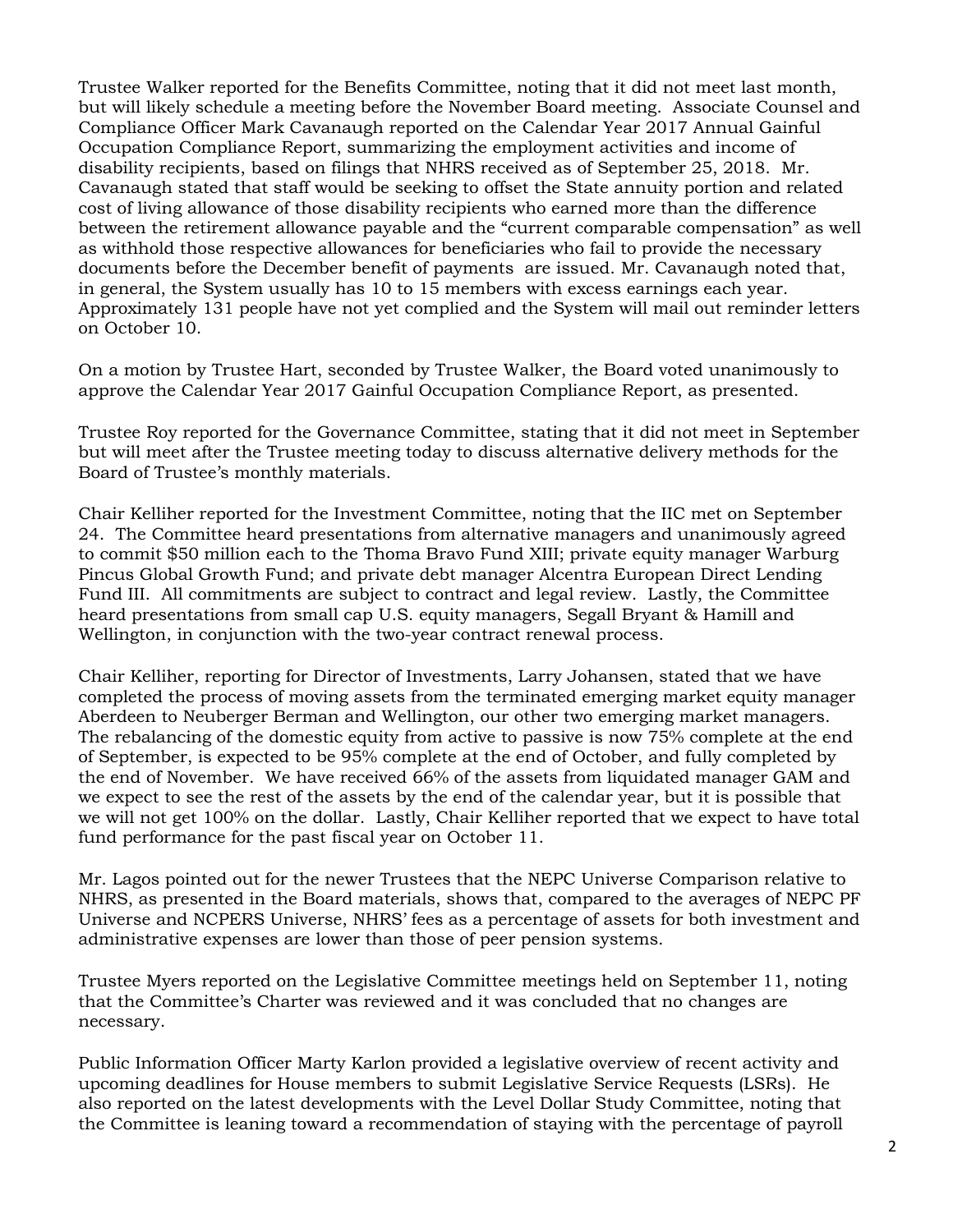because of the large contribution increase that would fall upon the employers in the first year.

Trustee Myers also reported that the Legislative Committee met this morning, with Mr. Karlon providing an additional update on the LSRs and several retained bills. The Committee discussed proposed language to amend statutory service credit purchase provisions, including employer oversight provisions, which addresses situations when employers fail to enroll employees into the System on a timely basis. The consensus of the Committee was that the member should not be penalized due to an employer oversight. The Committee intends to have proposed language and a recommendation for the Board meeting in November.

Trustee Hart reported on the PPCC meeting held on September 14. The staffing plan for the PGV3 project was discussed. The Committee reviewed its charter and unanimously voted to recommend revisions to the Board. The PPCC met again on September 21 to discuss personnel matters in non-public session.

On a motion by Trustee Hannan, seconded by Trustee Myers, the Board unanimously voted to accept the recommendation of the PPCC to approve the proposed revisions to its Charter as presented.

Chief Legal Counsel Tim Crutchfield introduced Attorney Michael Kreps of the Groom Law Group who was making a presentation to the Board on Fiduciary Responsibilities. Mr. Crutchfield stated that Mr. Kreps specializes in matters relating to public policy, fiduciary responsibilities and pension plan funding/restructuring. Mr. Kreps has served as senior pension employment counsel to the US Senate Committee on Health, Education, Labor, and Pensions. Mr. Crutchfield noted that he has worked with Mr. Kreps since 2009 on NHRS matters such as revisions to the Code of Ethics, Right-to-Know matters, charter and contract reviews, and legislation.

Mr. Kreps began his presentation by stressing the importance of Trustees as the primary guardians of people's pension benefits. He further noted that Trustees deserve credit for taking on the responsibilities, and risks associated with the role of public pension fiduciaries. He then gave an overview of the legal authority under which NHRS is operating. He noted that the New Hampshire Constitution Part I, Article 36-a, essentially states that all trust fund assets must be used for the exclusive purpose of providing benefits for participants and beneficiaries of the System. This unique provision prevents the State from borrowing from the pension fund to finance government operations.

Mr. Kreps then outlined key fiduciary requirements under NH law and the Internal Revenue Code, starting with NHRS law that covers fiduciary duties such as loyalty and prudence; the power to delegate; non-investment duties; fiduciary liability and ethics. He emphasized the importance of the "two-hat rule," which requires Trustees to act exclusively for the benefit of participants and beneficiaries when conducting NHRS business, irrespective of their occupations or other affiliations.

Upon the conclusion of the presentation, Chair Kelliher called for a five-minute recess.

Upon reconvening the meeting, Executive Director Lagos gave his operating report and began by reminding the Trustees that if they are in doubt or have any questions concerning NHRS fiduciary duties or potential conflicts of interest, they should consult with Chief Legal Counsel Crutchfield.

Mr. Lagos noted that key performance issues scored 100% this month, following recent revisions made to the KPM reporting tool. He noted that monthly results would continue to be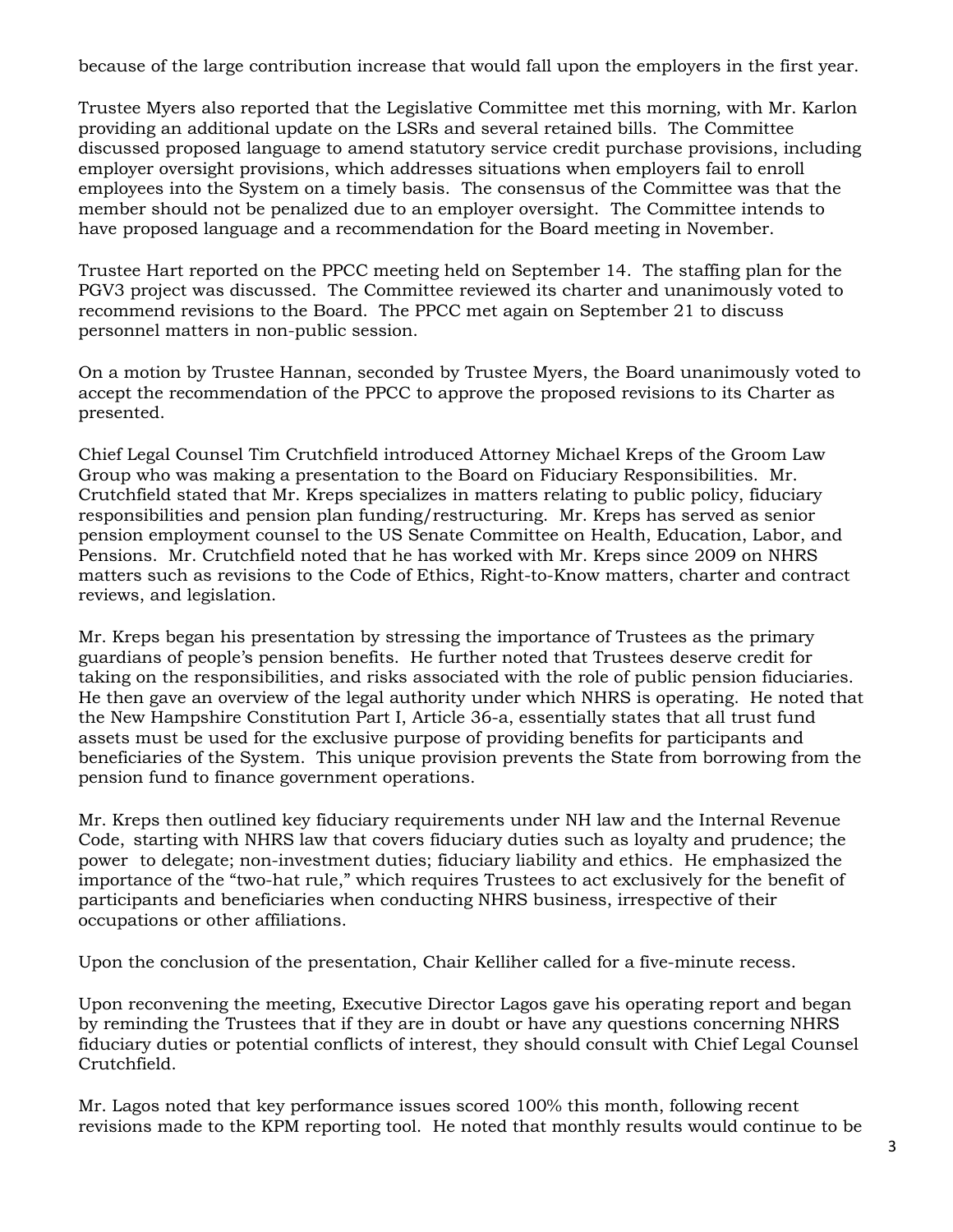monitored. He also provided an update on various contracts, which had been entered into during the current and two prior fiscal years.

In response to an earlier question, Mr. Lagos noted that the NEPC contract expires at the end of 2018, and an RFP for the actuarial audit of GRS will be issued in December.

Project Manager Cecile Merrill updated the Board on the status of the PGV3 project. She noted that the project team is working on recruitment with one person hired as of September 14. Ms. Merrill reported that NHRS has received feedback from LRWL on the LRS contract document and comments and edits have been submitted to the vendor, LRS, for review and response. Process workflows are being reviewed and updated; and lastly, out of 35 data cleansing items identified in the data conversion from Version 2 to Version 3, 11 items are being worked on and 24 items have been closed. Executive Director Lagos added that a reexamination of proposed contract pricing is underway.

Chief Legal Counsel Tim Crutchfield gave his Legal report noting that in addition to the Board materials under Tab 10, he has received confirmation that the parties in the Scaglione reconsideration matter are available to be heard at the November Board meeting.

Interim Finance Director Jack Dianis gave the Finance report and highlighted that NHRS had authority for a Budget Roll-Forward for FY 2018-19 in the statutory administrative budget, part of which will be utilized to fund \$20,500 in Independent Medical Examiner expenses for disability examinations. The remaining balance of \$928,745 will be available for PGV3 project expenses.

Mr. Dianis then explained the annual Call Fire Report, noting that the benefit program was repealed in 2014, but NHRS is still paying two beneficiaries from the remaining fund balance which, as of June 30, was \$41,450.35.

Director of IT Frank Clough reported that with regard to the telephone system redundancy, the conversion over to SIP lines has occurred. He indicated that the Microsoft Exchange email server upgrade is being tested now and is expected to be completed in November. Mr. Clough commented that the staff members who failed a recent phishing test, will be required to attend further IT security training. Lastly, Mr. Clough intends to expand the current Security Awareness training program and is in discussions with a potential vendor.

Director of Member Services Nancy Miller reported that the State of NH insurance rate holiday for retirees is on schedule and has been integrated into the payroll system for October. Member Services had 746 retirements for the month of July and, as of last week, 299 of those retiree pension benefits had been finalized, using the revised employer termination form. She reported that her team is receiving positive employer feedback on the revised termination forms and the training has been helpful.

On a motion by Trustee Roy, seconded by Trustee Hart, the Board unanimously voted to approve the Consent Agenda, as presented.

Executive Director George Lagos noted that the Action Items from the September 11 meeting either have been addressed or are proceeding as planned.

Addressing other business, Executive Director Lagos highly recommended that the Trustees, particularly those who are new members, consider attending the CAPPP Program, which is a two-part and two-day program that covers all aspects of public-pension plan management and administration.